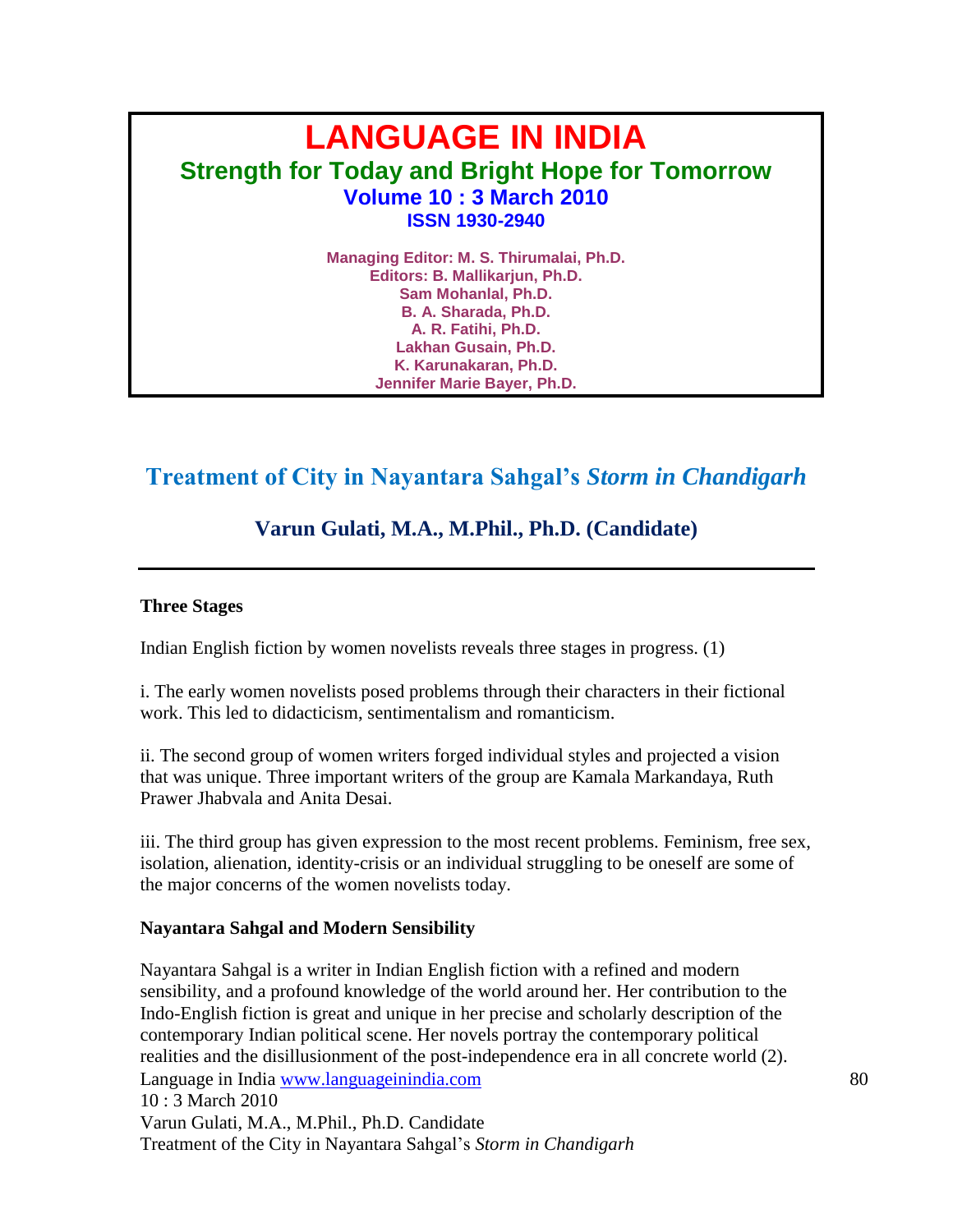She tries to dig deep into the human mind by recording the individual responses in a particular situation. This, in particular, can be a situation in which citizens in a country are facing sudden changes in politics. She, undoubtedly, is a woman novelist raising her voice with the "New Woman". The central concern of her novels is the suffering caused to woman in the prison-house of loveless marriage and her suffering when she makes a breakaway (3).

#### **From a Politically Well-Connected Family**

To explain the personal theme clearly, she locates it against the political disruptions. Born to Vijaya Lakshmi and Ranjit Sitaram Pandit, Nayantara is the second of their three daughters and the child of a rich heritage. Her parents, including her mother's brother Jawahar Lal, were actively engaged in the country"s struggle for freedom. Consequently, politics entered the life of the Pandit girls at an early age (4). In almost all her novels she has shed her emotional self, as any writer knowingly or unknowingly does: as D.H. Lawrence said, "One sheds one's sickness in books."

#### **Speaking for Modern Women**

Nayantara Sahgal is a writer speaking for modern woman, the "New Women". Traces of an Indian woman"s search for sexual freedom and self-realization can also be found in her fiction.

Monroe K. Spears in Dionysus and The City (Pg. 93) speaks of "The introduction of the city as principal subject of fiction in English" and depicts the handling of this new subject in a manner which is distinctively modern (5).

As the civilization stepped forward, city played a pivotal role in the history of human life. It has become the centre of human activities, showing all the various aspects of human life and hence an important entity to enhance our knowledge of human behaviour.

# **The City**

The word "City" has been drawn from civitas – city-state, which is probably a synonym of cives – citizens. To be precise, City is a society of individuals who donate to an ideal of rational order. Thus it is physical as well as ideational. The physical city is a mere mirror image of the ideal, and the actual societies and institutions are imperfect pictures of it.

The city, for the moderns, is seen as descending in values. Things here fall apart, the centre cannot hold. We see here towers upside down in the air. The city is seen moving in the negative direction, towards the infernal city.

Language in India www.languageinindia.com 81 10 : 3 March 2010 Varun Gulati, M.A., M.Phil., Ph.D. Candidate Treatment of the City in Nayantara Sahgal"s *Storm in Chandigarh*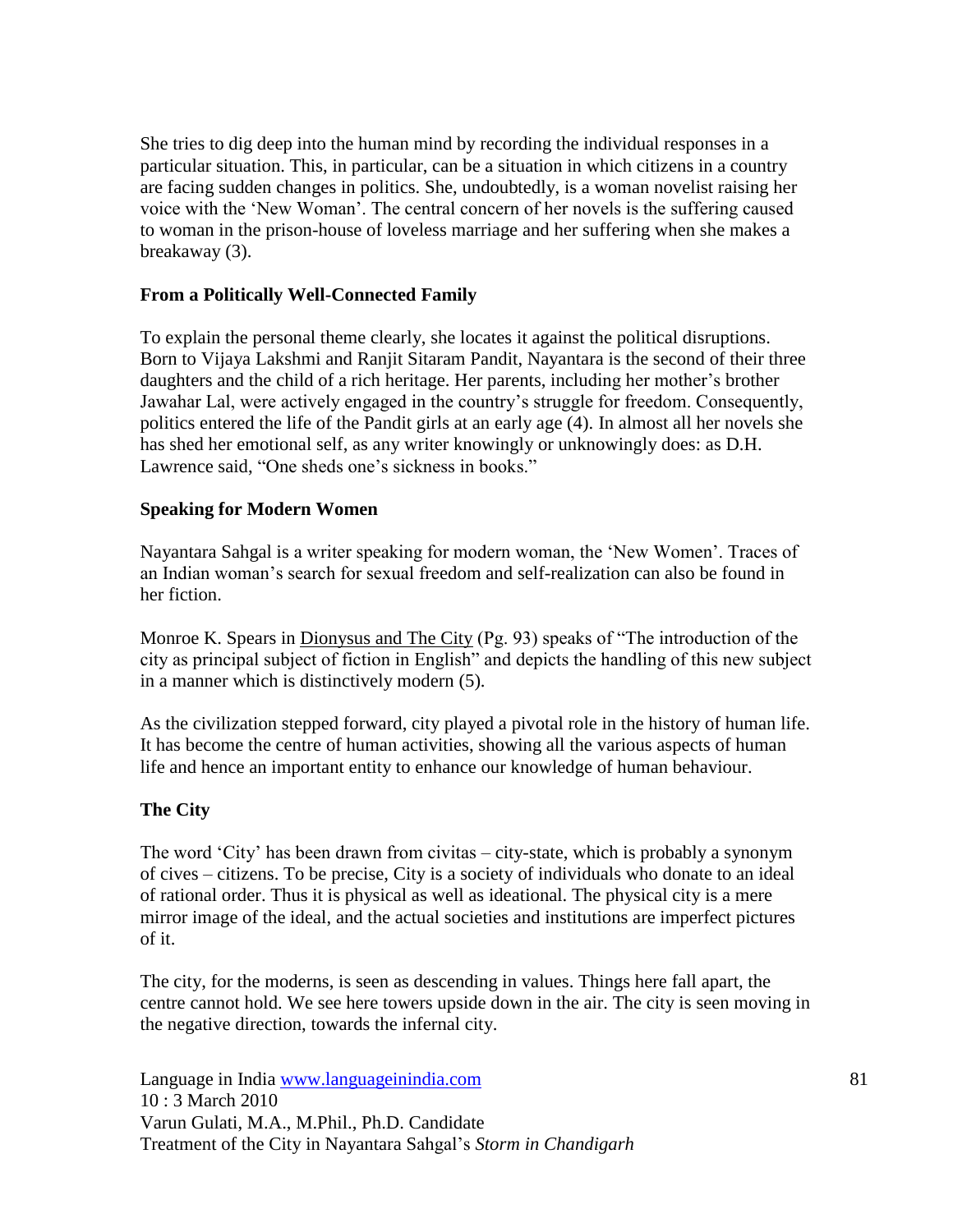Many literary giants have celebrated city in their works when cities became centers of all kind of activities and expansion. Some writers give realistic pictures of real cities of the world at particular stage of time. Others took real cities and transformed them into imaginary ones as in the case of Thomas Hardy and R.K. Narayan.

In fiction, city also has come out as a character, a powerful figure affecting the lives of individuals living in it. Lawrence Durell and Anita Desai amplify the above fact. In Alexandra of Durell every new person coming to it becomes corrupt and lecherous and Calcutta of Desai makes the citizens nihilistic, driving them to death.

There are also many writers who take a decision to make a city the milieu to plant certain characters or ideas into particular situations. Now, there is no doubt that place where one lives certainly determines the mental health, controls the habits and behaviour, and moulds the character and personality of an individual. Therefore, an impressive relation between the people and places is found.

# **The City and the Individual Freedom**

In some fictional writings city is used as a device, an index, to reveal and read the psychology of the inhabitants. Nayantara Sahgal"s central concern, in most of her novels, is the concept of individual freedom. That is why her heroines, so deeply rooted in Indian culture, are portrayed as struggling for freedom and trying to assert their individuality in their own right.

#### *Storm in Chandigarh*

Sahgal has tried to understand the male perspective too. Women writers generally tend to adopt a feminine posture, which is understandable, in passing strictures on male and exonerating the female. But Sahgal offers, a scathing analysis of the ideal and the real martial relationship. Vishal in Storm in Chandigarh for instance, is the victim of marital discord himself. Vishal"s marriage with Leela, had been a vanishing search for communication. Nayantara Sahgal, despite her feminist sympathies, shows a superior and steadfast understanding of male mind.

In Nayantara Sahgal"s Storm in Chandigarh the evil of violence is projected in a skeleton form. In the very beginning, we find the Home Minister worried about violence in the city; he thought that the violence lay very close to the surface in Punjab. The story goes back to the fresh past of the partition of Punjab and Haryana.

The main subject of the squabble is the question of the possession of Chandigarh, the City Beautiful, and the capital of the Maha Punjab. The Home Minister appoints a young and intelligent civil officer named Vishal Dubey to get things settled in the region to calm the political turmoil in Chandigarh. A feeling of restlessness and insecurity is prevalent in the city. Dubey in a fine mood of contemplation throws light on this aspect of life:

Language in India www.languageinindia.com 82 10 : 3 March 2010 Varun Gulati, M.A., M.Phil., Ph.D. Candidate Treatment of the City in Nayantara Sahgal"s *Storm in Chandigarh*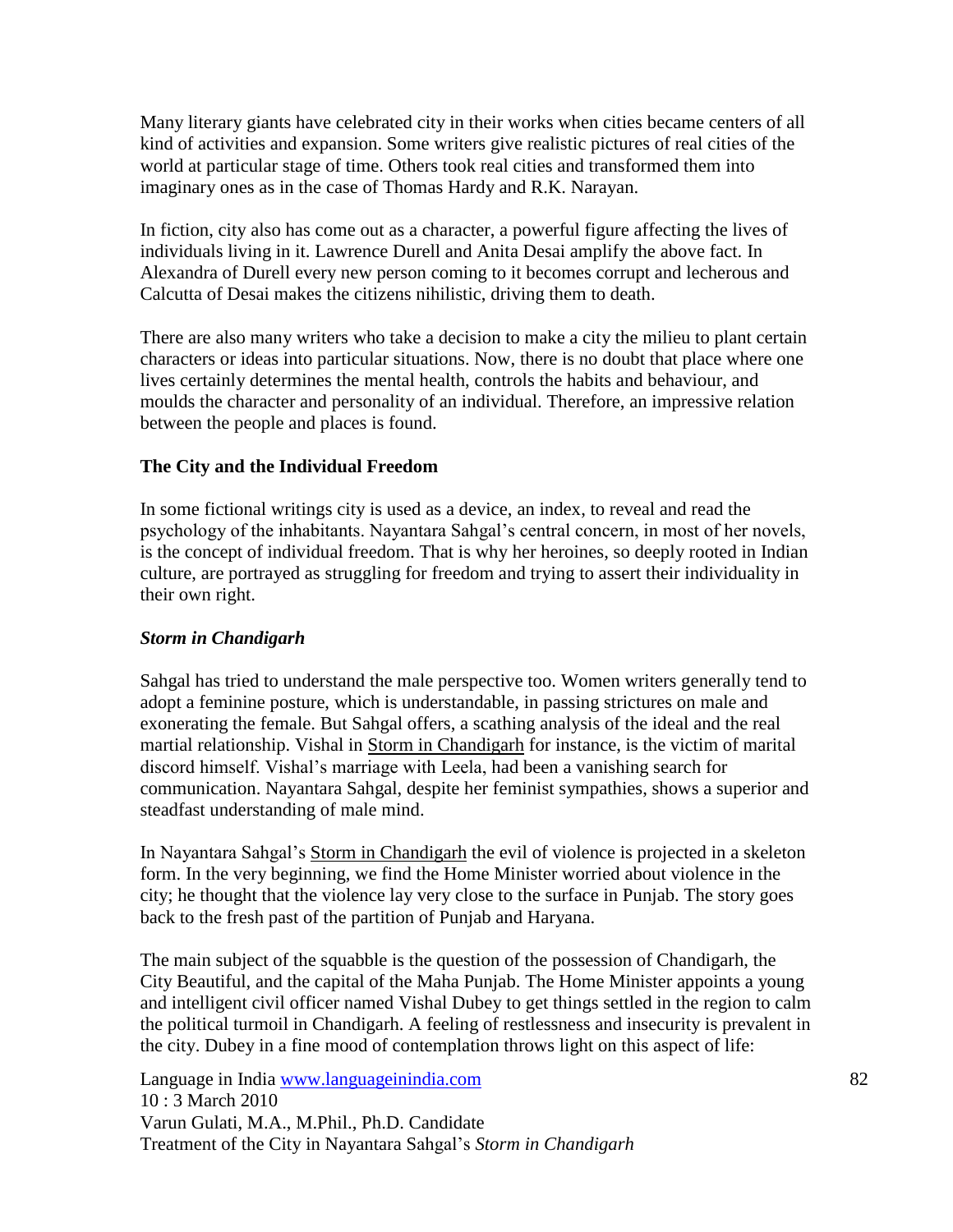Outbursts of brutal, calculated violence had become a feature of the cities. There were too many in the congestion and chaos who had nothing to lose by violence, too many others who sat inert and indifferent…violence had become routine and expected. It was given different names, indiscipline, Unrest, disorder… (p.12)

### **The Psyche of the People in the City**

Nayantara Sahgal in Storm in Chandigarh has written a story in which due to political turmoil in the City, the life of the citizens is affected to a great extent. No doubt, conditions prevailing in a place influence the psyche of the people living in that place. Chandigarh initially was supposed to be a poem in architecture. Its birth was an achievement of great architects" planners and engineers like Le Corbusier, Aditya Prakash, N.S. Lamba, Kewal Krishan, Piloo Modi etc.

Indeed it existed as the actualization of dreams of several great intellectuals like Jawahar Lal Nehru and others. People stayed there to go ahead with a life of happiness and satisfaction in this abode of beauty and peace. Jit tells Dubey in his first meeting that he had settled there to live a happy life after coming out of the fires at Lahore during partition of India. Chandigarh was something more than a place, a city, for those who had faced the fears of bloodshed.

The City Beautiful was an actualization of temperate, human dreams. But politics at high level had disillusioned the life of common citizens. People like Jit, Mara and Saroj feel uprooted and deceived by the violent political situation. Jit tells Dubey of his personal dislike of this politics which has occupied in him the position of an outsiders and problem-creator in their lives:

Mara and I decided to settle in Chandigarh we thought it would be the one place in India that would be immune from this sort of thing. (p.54)

He is of the view that politics ("this sort of thing") has come into the calm life around and brought a storm in the emotional life of people.

#### **The Story of Individuals – Justice and Injustice**

The storm also enters Saroj's personal life through the worker's strike at the mill. Her husband Inder is warned by the workers with their demands and finally violence comes in the factory, the labourers attack Inder. His whole life becomes quite a muddle. Now the question arises how to tackle the violence in all the fields of life.

The main problem scrutinized in Storm in Chandigarh is of taking a stand against injustice and oppression<sup>9</sup>. The Storm (violence or disorder) here influences at two levels: political and personal. At political level the storm enters the foundation of Chandigarh with the partition of the Maha-Punjab into Haryana and Punjab.

Language in India www.languageinindia.com 83 10 : 3 March 2010 Varun Gulati, M.A., M.Phil., Ph.D. Candidate Treatment of the City in Nayantara Sahgal"s *Storm in Chandigarh*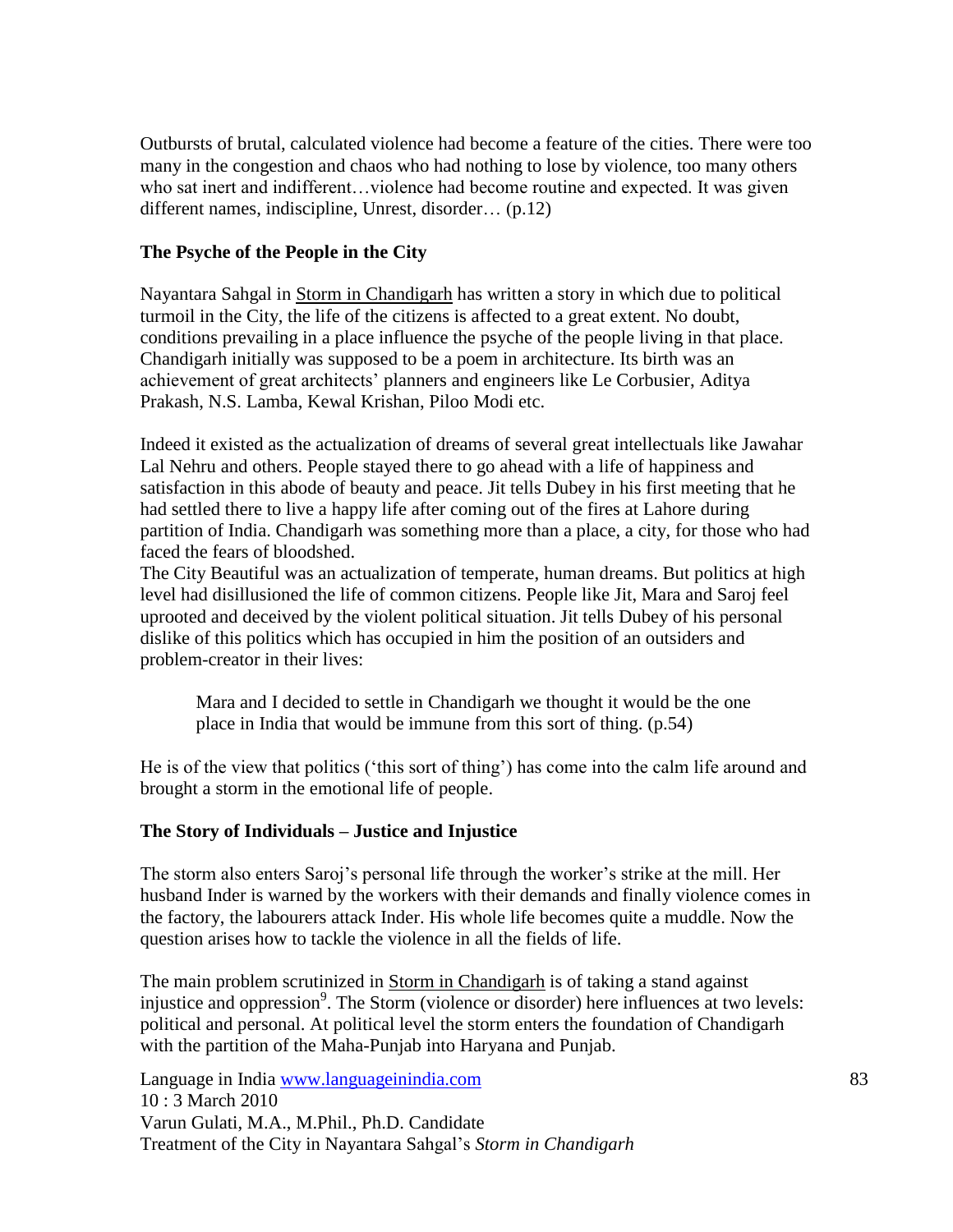The struggle started between two types of people: the first were those who wanted a state in which the only language approved was Punjabi: the second type was those who did not want any partition in the state. This political disharmony is suggested in the novel through an antagonism between the two Chief Ministers: Harpal Singh and Gyan Singh. Gyan Singh stands for the first type of people stated above:

Gyan Singh, as Harpal had discovered long ago, had never wasted time on emotions and beings: he had always displayed a ruthless attitude while dealing with a situation and for him there is always a bargain to be struck. (p.25)

Gyan Singh, the Chief Minister of Punjab, uses every trick of gaining power in politics. For him it is only the end that matters, whatever the means might be. When people were burning in the funeral pyres of the partition of India and Pakistan he had made a lot of money. He is a person who is acquainted with how to grasp a situation and extract sap for personal gains.

Physically a gigantic person, he knows his powerful impression over the other and gains a lot from it. He gets support over the issue of Punjab by announcing that Punjabi should be the regional language of Punjab, because Punjab belongs to only those who are Punjabi-speakers by birth. He also accumulates knowledge and uses it to prove his selfish point. He describes the past history of Punjab and claims that Punjab, and only Punjab, had legal rights over the waters of Bhakra-Dam. Using malpractices he gains public sympathy and a grand following.

#### **Politics Degenerating into Money Making**

During post-independence period politics had degenerated to moneymaking, power hunting, personal-enrichment. Sahgal in her work does not profess any specific political ideology; she also does not profess any specific politics values. But she does point out that the ill influence of politics has spoiled the healthy stream of personal life.

The politics of non-violence, patience, forgiveness had been left no place in the postindependence era. Now it was violence that had entered the political scene and it had affected life in cities. Violence had become a common feature of city life. The metaphor in the title of the novel suggests that it was the uneasy political situation in Chandigarh that provides the basis for Nayantara Sahgal"s story. This fact is proved when the novel is studied from the political side of the coin.

#### **Fiction – A Record of Human Familiarity**

To be accurate and clear, fiction or literature is a recording of human familiarity. While reaching out on humanitarian basis, it is found that the novel explains the storm in personal life of the characters also. It is this uneasy situation in Chandigarh that

Language in India www.languageinindia.com 84 10 : 3 March 2010 Varun Gulati, M.A., M.Phil., Ph.D. Candidate Treatment of the City in Nayantara Sahgal"s *Storm in Chandigarh*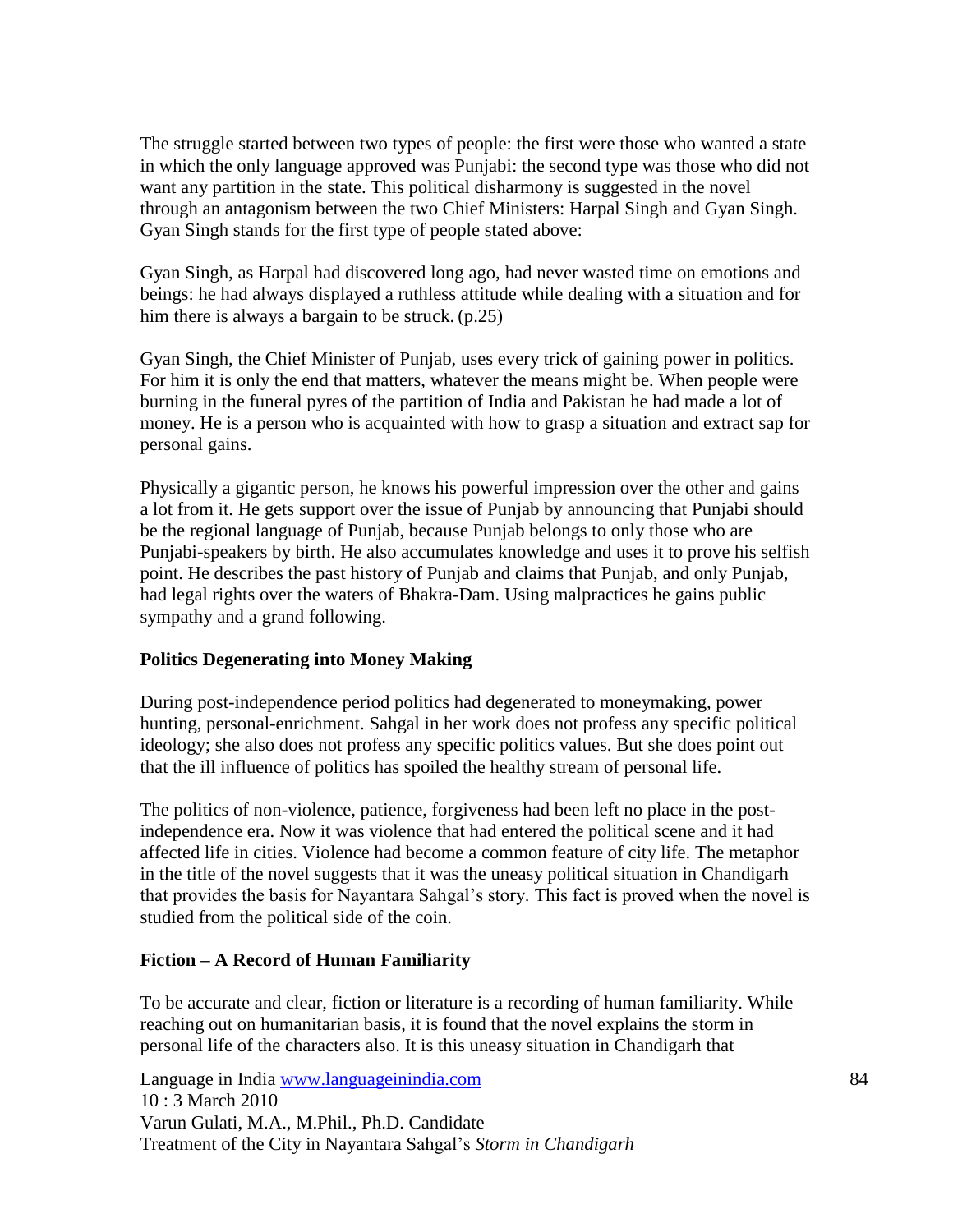everybody living in the city is in tension and under the clouds of insecurity. Almost all the characters-Vishal, Harpal Singh, Gyan Singh, Home Minister, Jit-Mara and Inder - Saroj have a fear. The main reason being the strike at the Bhakra Dam.

The common life is in the clutches of doubt and fear. When Vishal Dubey, the civil servant, comes to Chandigarh, he realizes that the situation had gone out of control. He is a man of profound knowledge and keen pereption. He knows that Gyan Singh could not be persuaded away from the stike. In his effort to understand the real situation he senses a great difference between the personalities of Harpal and Gyan. First he believes that it was a conflict of personalities.

One likes coffee, the other likes tea. Or one gave the other a black eye at the school. Or some private feud about something. There doen"t seem to be any real difference. It's clash of personalities, but that's what politics has degenerated to. (p.20)

A further study into the affairs gives Mr. Dubey an insight into the characters of Harpal and Gyan. Vishal finds the situation not only vicious but depraved to the limit of paralysis. During one of his walks with Saroj when she asks him what had happened that one felt insecure along one"s own streets in one"s own town, he replies:

I suppose one doesn"t notice the things that happen gradually. We seem to have slipped into a kind of decay. One big upheaval might have had some meaning, but this noiseless chaos, like the ground dissolving as you walk on it, is uncanny. (p.87-88)

#### **The Storm Has Gone Deep into the Roots of Human Soul**

Thus it can be seen that the storm has gone deep into the roots of human soul; fear has harassed the very existence of the citizens living in the city. Moreover it is not a battle merely between two persons. No doubt, Gyan is an ambitions person without any prick of conscience. For him nothing matters in the way of personal success, as long as things go in his favour. But Harpal is a man of some substantial human values. He, like the Home Minister, doesn't want any partition. For him co-operation, prudence and patience are the watchwords. His idea of life is to wait and watch; the problem with him is his inactivity. In conditions of turmoil he cannot work properly. In this crucial situation, he feels ambushed and helpless like all others in the city.

Harpal's mental balance is threatened due to the crisis in the atmosphere. For him the big vision has fallen to pieces. He wants to resign, but resignation is no solution. The solution lies in taking a stand, otherwise suffering is unavoidable and of course, Harpal suffers in the end. Saroj is another victim of the chaotic situation. She suffers in the very home of her own "in broad daylight, amid laughter and conversation while the sun shone". She does not get the due love and regard from her husband Inder, although she is quite a

Language in India www.languageinindia.com 85 10 : 3 March 2010 Varun Gulati, M.A., M.Phil., Ph.D. Candidate Treatment of the City in Nayantara Sahgal"s *Storm in Chandigarh*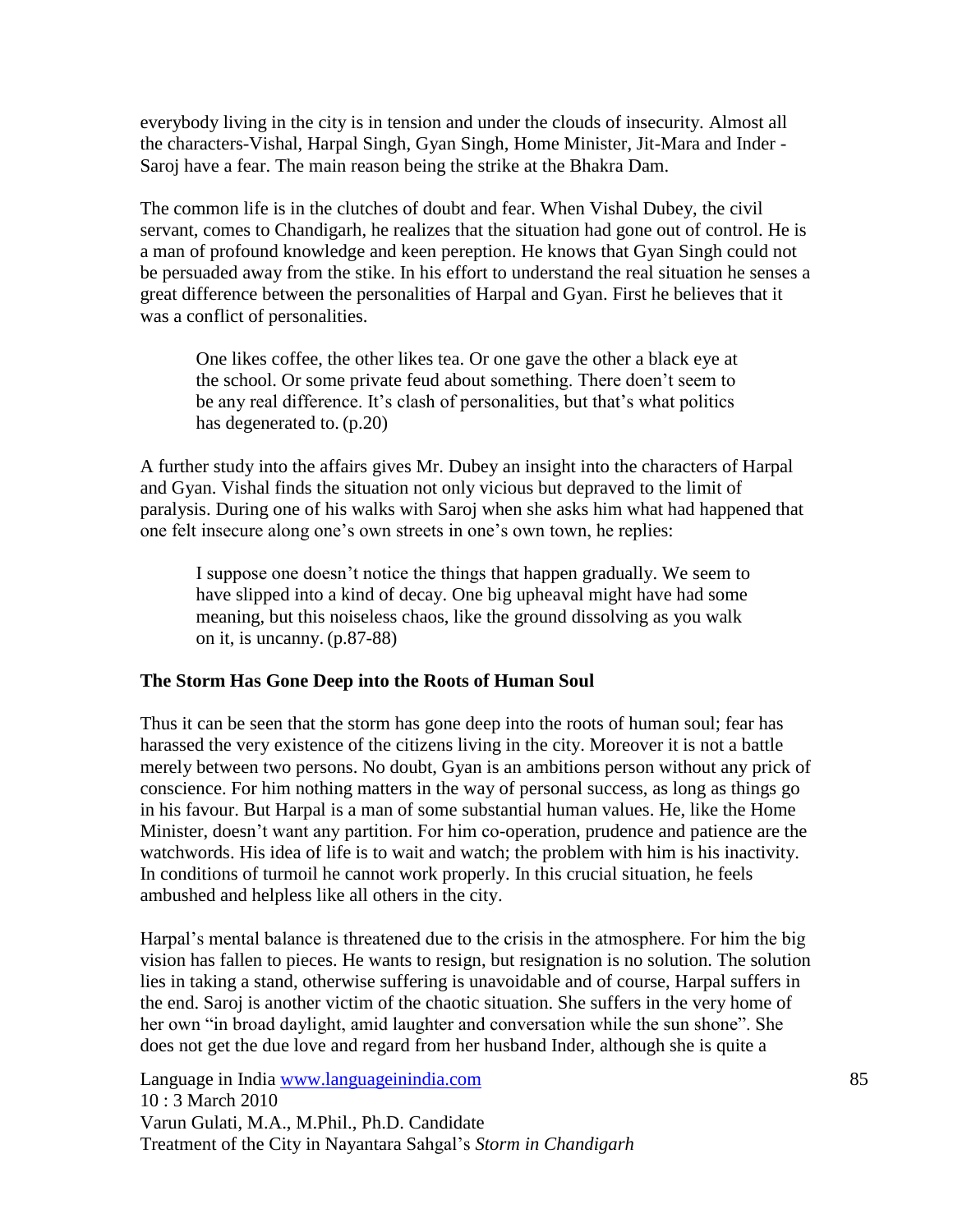loving, innocent and submissive lady, never speaks against him even if he doesn"t deserve a mild treatment.

Inder is unable to forgive an act of hers that she had done during her youth, although she doesn"t hide anything from him. Inder, like Gyan Singh, is a person who has "disdain for other human beings". No doubt, such people achieve public sympathy but they don"t deserve it. Inder is worried with the idea of purity in woman. When his wife tells him that she has had physical relations with a friend before marriage, he becomes violent. He is the symbol of primitive man"s supremacy over woman.

Moreover, he thinks his wife to be a mere thing in his control. He treats Saroj badly, even manhandles her. There is usually a sort of cold war between them and this hurts her emotionally, too. She doesn"t retaliate with any sort of violence. Inder always denies her endeavor at a fair communication in their marital affairs. Thus, their relationship stands on an undercurrent of disorder, violence and restlessness.

Vishal Dubey proves to be a link between the political and personal worlds in the novel. A man of reflective understanding he takes things in their right perspective. According to him a relationship based on love, faith and frankness always succeeds. Man can lead a life of happiness by being honest in his relations with others.

### **Why People Suffer?**

The answer to the question-why people suffered? lies in the fact that they hide their inner realities from their fellow beings. Much that went wrong between men and women, between people, lay in what they withheld from one another. According to him decent human relations are made to happen –

With care, with love, when possible, and otherwise with time and interest, and always with truth or as much of it as the other person will allow. All of that reduces the heartbreak and a lot of the loneliness of living. But it is damnably hard to do. (p.91)

In case of Inder and Saroj, even with Saroj"s patience and suffering, the relationship breaks, the reason being Inder"s blindness to her efforts. Vishal tries to help; Saroj is quite expressive and vocal with him. He tries to safeguard Saroj"s individuality, her personality and saves her from a breakdown. When Saroj goes to Delhi leaving Inder behind, it proves to be the saturation point.

#### **Effect of the Storm in the City, Outside of the City**

Thus, the storm in the city has had its effect even outside the city. The atmosphere in the city poisons the life of the citizens living in it. The picture of Chandigarh painted by Nayantara Sahgal is not ugly or down to earth, but it is, undoubtedly realistic. She is an

Language in India www.languageinindia.com 86 10 : 3 March 2010 Varun Gulati, M.A., M.Phil., Ph.D. Candidate Treatment of the City in Nayantara Sahgal"s *Storm in Chandigarh*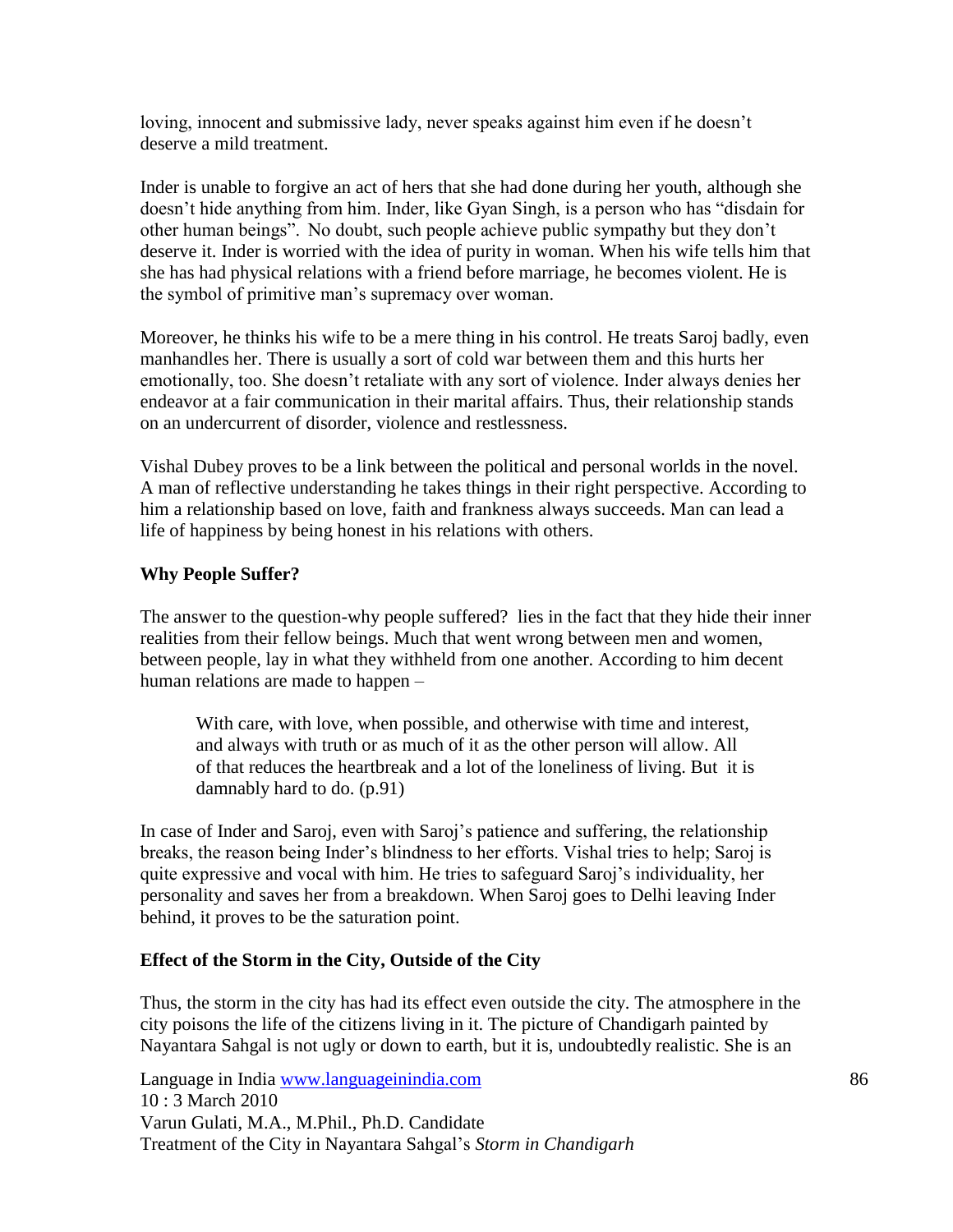observer of the drama in the city of sixties of the last century. It was made the joint capital of Punjab and Haryana on November 1, 1966. Not a mere patch work of cement and greenery, it was a biological phenomenon.

Le Corburier aimed at the creation of a poem in architecture, although people have different views about the beauty of this city. There are also some who opine that Chandigarh is a disgrace. The main issue of the controversy lies in the borrowed architecture, design of the city. People believe that Corbusier gave us a third-rate Chandigarh with a miserable, colourless and baseless architecture.

# **The Physical and the Spiritual**

Nayantara Sahgal in her work has described the physicality of the City also. She has described the houses and the complexes of the city, although not elaborately. She has a dig at the planned interiors of houses in Chandigarh, transplanted architecture and the capital complex, especially the legislature building, which is sandwitched between the Secretariat and the High Court. When Gauri visits Inder and Saroj, she is not very much appreciative of Chandigarh.

Athough Nayantara Sahgal is all praise for the High Court building, which has immense antique grandeur about it like an ancient temple, yet it is the most magnificent and dramatic building in Chandigarh. The overall effect of the open air at Chandigarh is healthy, still something is wrong somewhere, about its designing and planning or administration. For inhabitants, Chandigarh originally was meant to be an administrative city, as well as a city where those, who lost their houses in the fires of partition of India, were to be settled. These people bought residential plots in the city at quite cheap prices.

When writers like Nayantara Sahgal, Balwant Gargi and Balraj Khanna visited it and lived here during sixties and seventies, the city left a deep impression on them and they tried a few powerful attempts in fiction making Chandigarh as the locale.

# **The First Novel on Chandigarh in Indian Writing in English**

Nayantara Sahgal was the first in the annals of Indo-Anglian fiction to write a novel on Chandigarh. Her novel Storm in Chandigarh is a product of her stay in the city during sixties, when she was trying to release herself from the clutches of Nehru family to fall further into an emotional pit. A semi-autobiographical book, it delineates various shades of characters living in the city during the period when the Punjab was divided into Haryana and Punjab, and Chandigarh was made the Joint capital.

Now being an outsider in the city or having some political, academic and personal reservations, Nayantara cannot be blamed for not dealing with every facet of the city. An analysis of the characters in her Storm in Chandigarh suggests that she knew only those people of the city who belonged to the upper class and came from outside.

Language in India www.languageinindia.com 87 10 : 3 March 2010 Varun Gulati, M.A., M.Phil., Ph.D. Candidate Treatment of the City in Nayantara Sahgal"s *Storm in Chandigarh*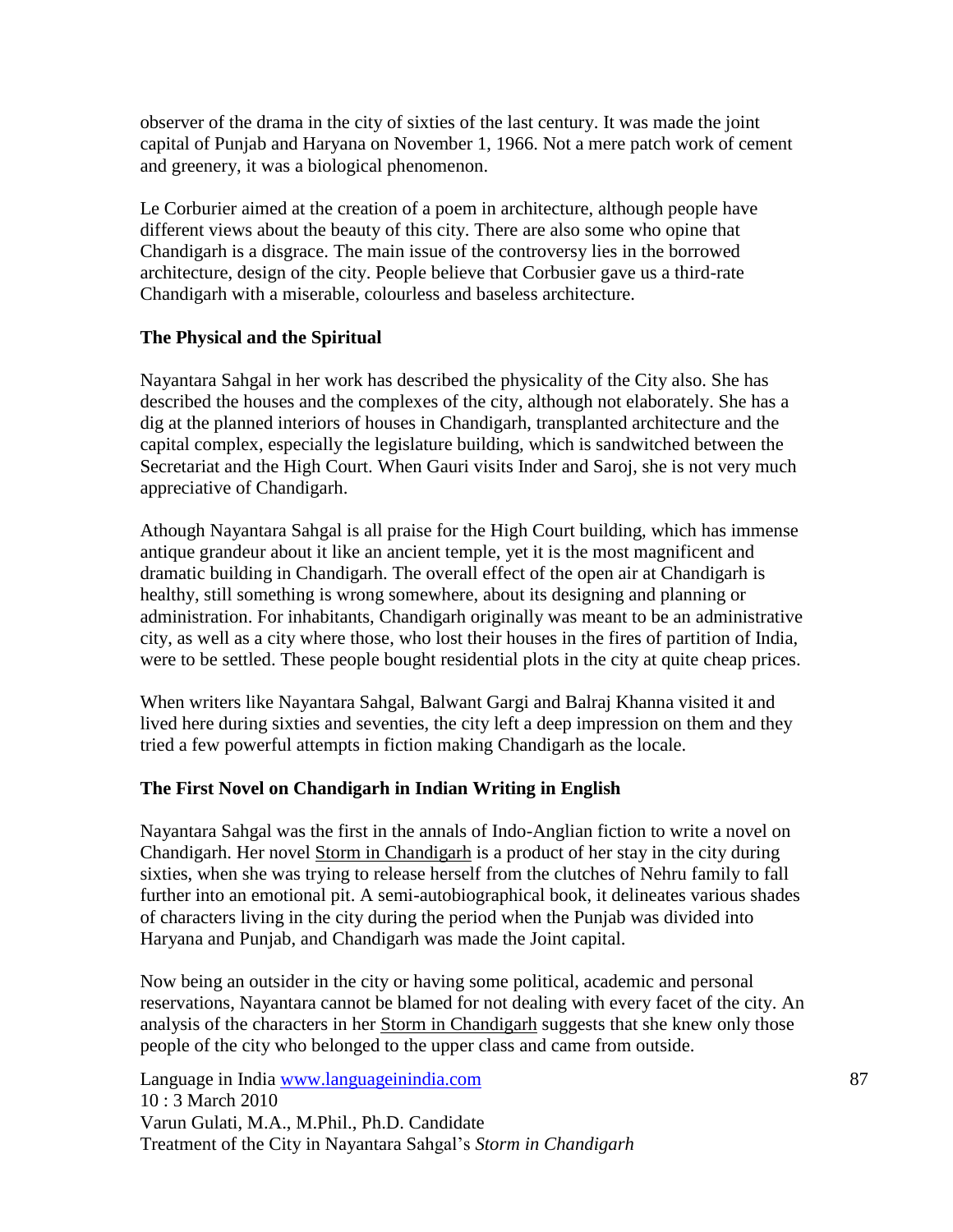#### **Story of Jit Sahani**

These people were not born and brought-up in the city itself, but born outside they came to the city to fufill their dreams. Sahgal"s Chandigarh is "The city of the persons who were born somewhere else and came here in quest of something great and sensational". Jit came to the city with his wife Mara to lead a life of peace here thinking that it would be free of any sort of violence. Living and settling in the city was to him a start from scratch, a second start at life.

Jit Sahni is an industrialist paving his way successfully in the field. He belongs to that class of society, which has got riches to enjoy, and a mild, sophisticated nature for love. But he lacks that down-to-earth quality in his character that makes a man a loving and perfect husband. Undoubtedly there is love between him and Mara but at times they feel like strangers to each other.

In fact, Sahgal has portrayed a society of changing values. With the advancement in every sphere of life, perspectives towards things changed; human relationships also got affected under the complex conditions. With the dawn of independence great change occurred in social, religious, economic and personal affairs of the people:

# **Partition – Tragic Days and Years**

During those crucial years of struggle for independence, of partition and its aftermath, our traditional social frames of reference such as religion, class, caste and family were put to severe test and our emergence at the end of it all as a free nation with secular and democratic standards has indeed been a major break-through to a different order of social perception. It is the depiction of this struggle and the achievement of this new order of social perception that should mark a truly Indian or Indo-Anglican novel.(p.104)

# **Years of Freedom**

In these secular and free years the New Woman is bent upon to lead an independent and self-sufficient life. Mara is happy with Jit, but she also develops a love-relationship with Inder. To lead a life in all its fullness she wants both the softness of Jit and the hardness of Inder. She enjoys all the desired freedom from her husband; leads life in her own style. The couple Jit-Mara respresents the educated and rich section of society in which wine is a simple part of culture. When Inder visits them with his sons Bunny and Muff, Jit offers him wine in hospitality and hopes that Bunny and Muff will also like a drink. Mara is both beautiful and intelligent and her relationship with Inder is not to satiate the physical appetite but to feed the inner appetite for fullness in life.

#### **Business Culture**

Language in India www.languageinindia.com 88 10 : 3 March 2010 Varun Gulati, M.A., M.Phil., Ph.D. Candidate Treatment of the City in Nayantara Sahgal"s *Storm in Chandigarh*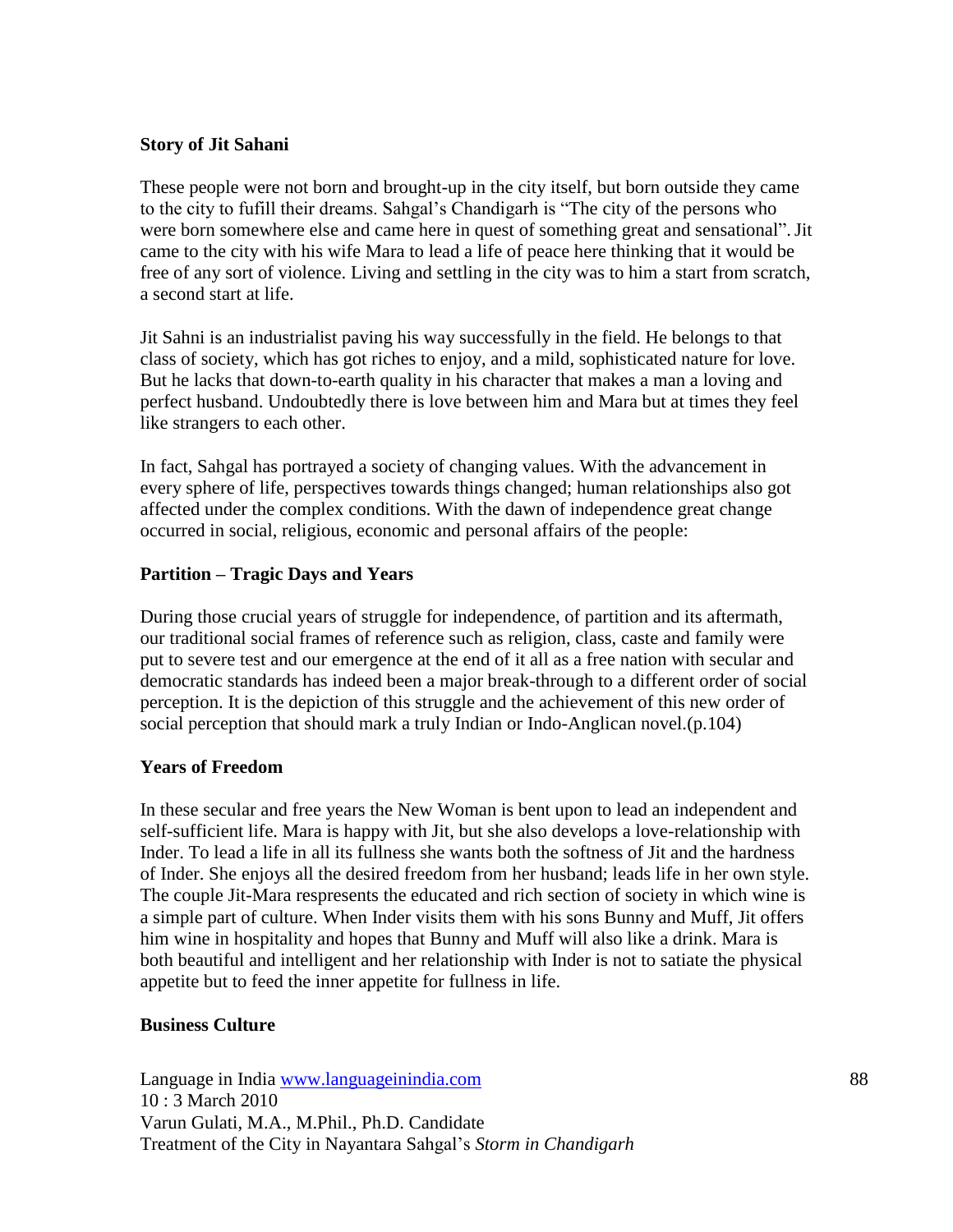Inder belongs to that class of businessmen for whom success is counted very sweet. Such persons are blind to the joys and sorrows of others. Moreover, he is a self-loving person hating others and using them like tools. His wife Saroj is a mere thing in his possession; he thinks he can use or drop her anytime he likes to do so. Even with Mara, although he becomes slightly aware of a feeling more than physical, he withholds his self, which becomes the reason of his suffering at the end. Saroj leaves him alone and her act is justified due to his animalistic nature.

# **Sanctity of Human Relations**

Sahgal is concerned with the sanctity of human relationships. She believes that a relationship causes injury and inflicts pain if people "withhold (hide) their real selves.

The marriage of Saroj and Inder is proving disastrous to Saroj"s personality. She has been left with no choices or habits of her own. No happiness for her but always a fear of being misunderstood. In her life, many days pass without even a word with her husband. A supersensitive lady, she is afraid of the drama of the unsaid. There is no smooth communication between her and Inder and their talk inevitably leads to a quarrel.

The loss of her virginity before her marriage is a nightmarish thing for Inder to forget and forgive. The result is that he is not fully involved with her, which she regrets highly. Moreover his thinking is quite old-fashioned; he is not ready to assume a woman equal to a man. He says to Mara in one of his fine frenzy:

Put it in whatever smart new language you like, it"s a lot of bilge. A thousand years from now a woman will still want and need a master, the man who will own and command her and that"s the man she"ll respect. (p.154)

#### **City with Double Human Standards**

Sahgal"s Chandigarh, thus, has people with double human standards. People like Inder are materially and socially advanced, yet unable to accept the modern revolutionary human values. The unsatisfactory and unfulfilled relationship leads Saroj to revolt. A bond of lovely understanding is established between Saroj and Dubey. They share similar views due to their similar nature.

In Vishal"s company Saroj can expresss herself very adequately without any tension. Inder cannot tolerate this thing, although he himself has invalid relations with Mara. It is his unsympathetic attitude that forces Saroj to leave him alone and go to Delhi, where she will be joined by Vishal Dubey later on.

These criss-cross relationships in the novel make the reader to contemplate over the question of the sanctity of human values. Dr. Srinivasa lyengar exclaims over the "set" in

Language in India www.languageinindia.com 89 10 : 3 March 2010 Varun Gulati, M.A., M.Phil., Ph.D. Candidate Treatment of the City in Nayantara Sahgal"s *Storm in Chandigarh*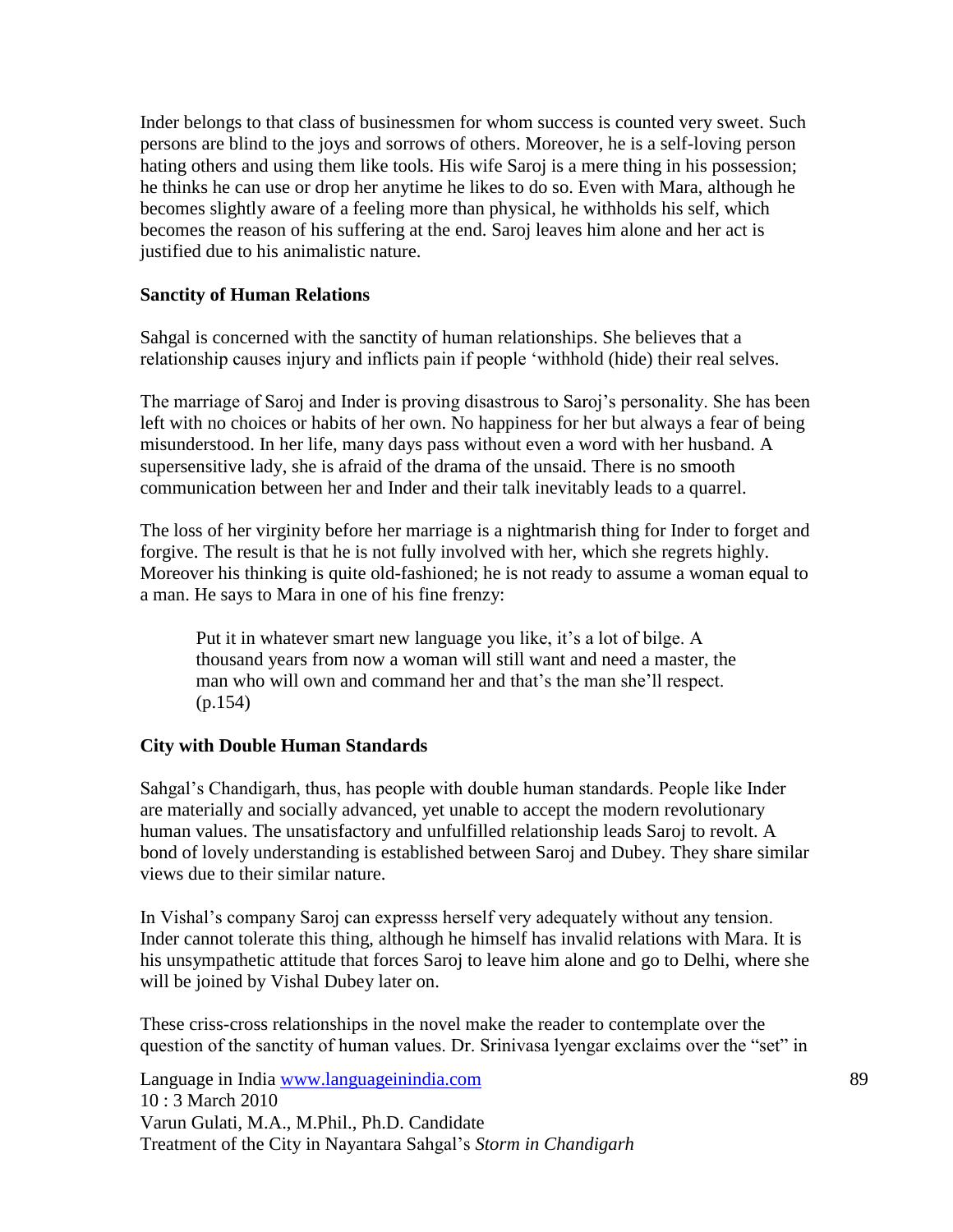the novel and remarks that it is like a chapter from John Updike's Couples<sup>26</sup>. But it can be said without doubt that in the delineation of such relationships, Sahgal shows authenticity in her art and realism in her treatment of the city.

Sahgal"s Chandigarh is a city of rich and prosperous businessmen, of intelligent New Women, and intellectuals and politicians striving hard to find solution to the problems. The healthy air in the city enriches them physically and mentally. It is not merely a heap of buildings, but a home, an atmosphere, an abode of peace, fulfilling Le Corbuster"s dreams of a beautiful, living city. But this city is in a mess, not in a settled condition, as says Gauri on visiting it. Storm has raided its limbs and it lies like a terrorized helpless creature. Storm pawns from the high skies of politics creating waves of unrest in one layer of society.

In personal life of citizens a crisis can clearly be traced. There are critics who say that the crises at the political and personal fronts are not thematically related to each other<sup>28</sup>. But the fact remains that if there is tension in the air of a place; people living there are also troubled. At least the ordinary inconveniences are inevitable and they make life stuck in vacuum.

It is the stormy situation in the city, which plays a great role in Saroj"s bidding farewell to Chandigarh, a "home" to her. Under such critical conditions bearing a child was not safe. What else can be of great fear than this! Moreover Vishal proves a link between the two spheres. Sahgal herself has stated at times that atmosphere works on her powerfully that is why even foretelling of events has been possible for her especially in Storm in Chandigarh and The Day in Shadow. When she was writing the latter the whole political atmosphere of the book became so strong and overwhelming, it almost became another character, with a life of its own.

# **Modernity Is Confused With the Western Style of Life**

Modernity in India is often confused with the western style of life. What confirms to western ways of dressing, eating, drinking and social get-together is regarded as modern.

Nayantara Sahgal also touches tradition and modernity in terms of ethics and morality. Ethics and morality have been given distinct identities and meaning by the modern educated people like Trivedi and Vishal Dubey. For instance, Dubey would not subscribe to what is commonly understood as morality. Trivedi suggestion that Dubey might believe in free love, and that sort of thing makes Dubey laugh. He, while declining his inclination towards free love, declares that he does not accept the established ideas about morality.

In Storm in Chandigarh the novelist has reflected the turmoil in life through the political drama. The novel is a proof her clear thought, vision and maturity. It gives an insight into the life of high ups and delineates the frustration among the young couples in dramatic

Language in India www.languageinindia.com 90 10 : 3 March 2010 Varun Gulati, M.A., M.Phil., Ph.D. Candidate Treatment of the City in Nayantara Sahgal"s *Storm in Chandigarh*